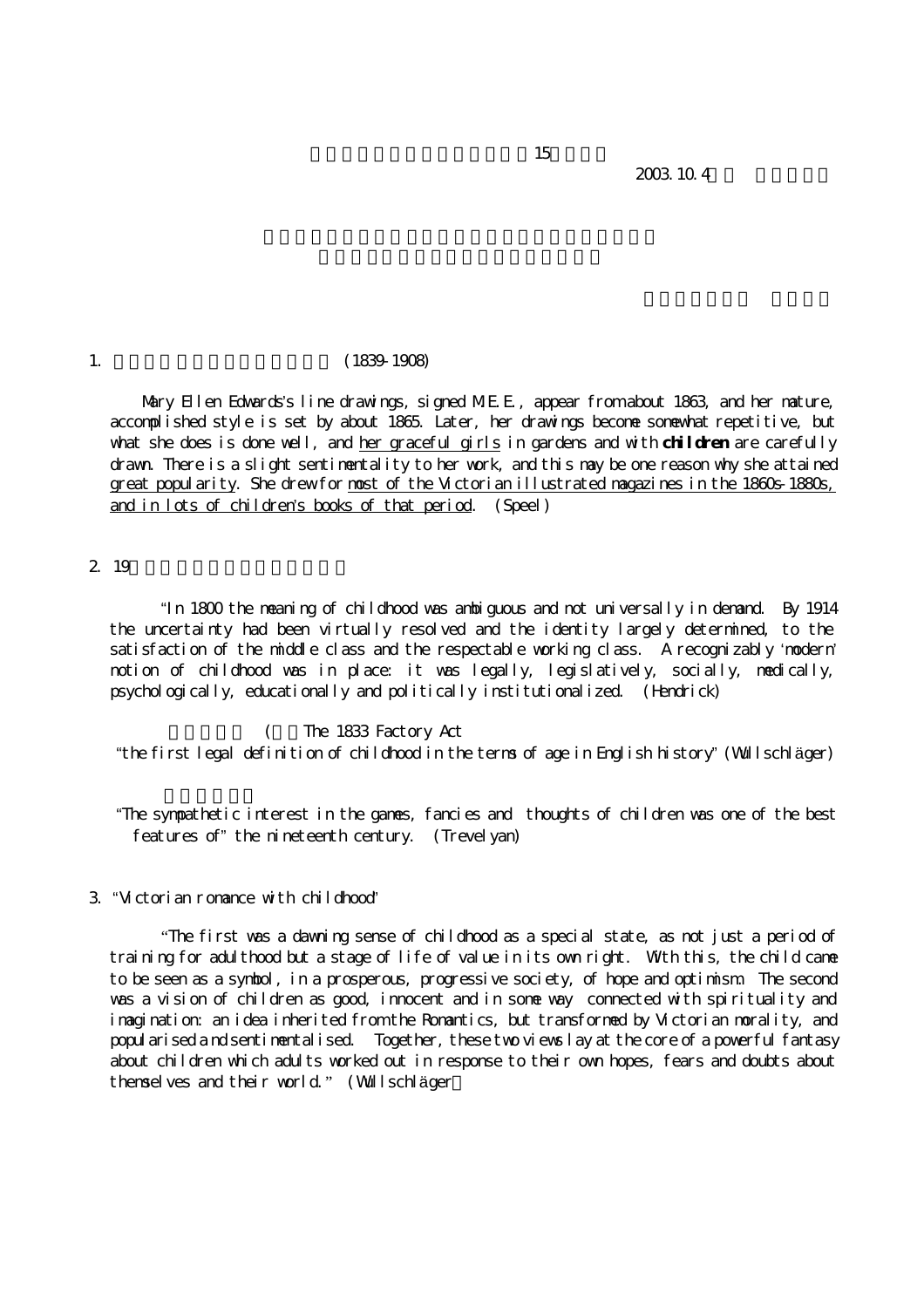#### $4.$

"[a]s a motif in romantic painting in Britain it can be followed from Reynolds's *The Age of*  Innocence through the genre painters of the 1850s and the 1860s to Yeames's *'*And When Did You Last See Your Father?<sup>'</sup> (1878) and beyond." (Roy Strong)

#### $5\,$

Greenaway's children in particular lack reality. Dressed in clothing modelled loosely on the fashions of the eighteenth century, they behave politely and prettily, and under their garments seem to have no bodies at all. This [...]can [...] be understood as symptomatic of the way real children and real children's bodies were made to disappear in children's literature and were replaced by more spiritualized, ethereal, and idealized images[...]. (Kimberley Reynolds

#### $6.$   $\sigma$

 'Will you—(it's all for your own good!—) make [a young female child] stand up and then draw her for me without a cap—and, without her shoes—(because of her heels) and without her mittens, and without her—frock and frills? And let mesee exactly how tall she is—and—how-round It will be so good of and for you--. And to and for me.' (July 15th, 1883) (Engen

#### 7. **Contract to the set of the set of the set of the set of the set of the set of the set of the set of the set of the set of the set of the set of the set of the set of the set of the set of the set of the set of the set**

 [The Victorians] believed t hat the child, and especially the female child, was a divine creation sent from heaven in a state of grace. The child's exterior, naturally soft, beautiful, and unblemished, was an outward manifestation of inner goodness. She was, after all, the work of God, and when she first comes to earth, having only recently been molded by the Divine Potter, she is still close to God, still glowing with Hs divine brilliance. The child is s ent to earth to inspire us, to teach us divine lessons, to elicit the best in us, to delight our aesthetic faculties, and to raise our spirits heavenwards. By observing the child, adults, having grown away from that initial goodness, could learn God's lessons anew and come closer to Hm (Morton Cohen)

### $8\,$

 "[C]ult of the little girl" that was invoked in a range of cultural spaces: from the artists who portrayed her as typically "pure" (sexualized but not actively sexual), as in Millais's Cherry  $Ripel...$ ]; to the world of children's illustrated books and greeting cards typified by Kate Greenaway's little "dollies"; to the law of the period that sought to determine the parameters of girlhood. (Carol Mavor)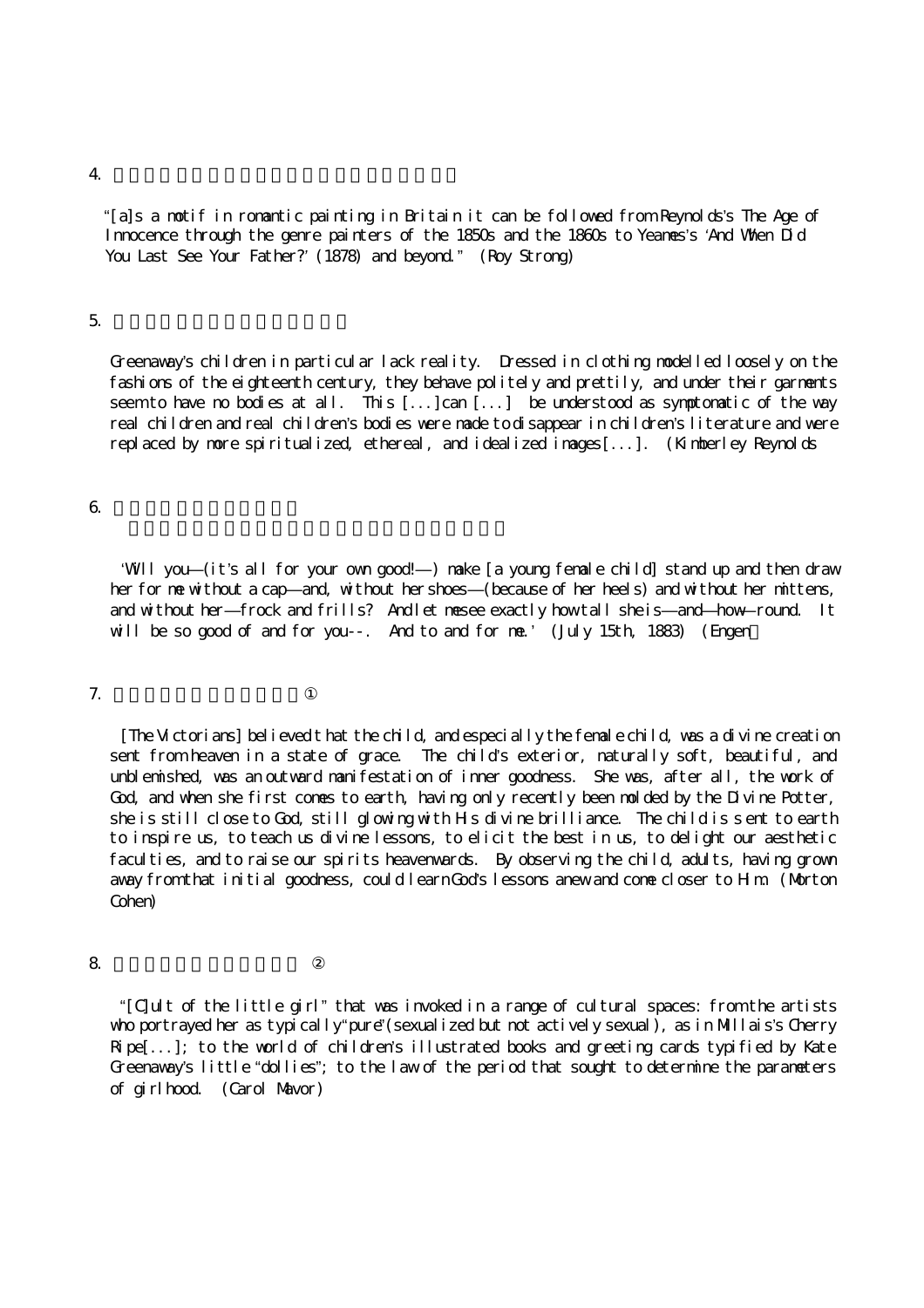In a society which refused to accept mature sexuality[...] the pre-sexual child became an obvious ideal. Because women's sexuality was most strongly denied, the pre-sexual girl, the epitome of innocent beauty which awakens longing w ithout itself demanding sexual satisfaction, was above all idealised. And inevitably, adult sexual desires which were discouraged and distrusted were subconsciously redirected towards children, because in the context of a pre-sexual child they were sufficiently taboo t o seem safe, unchallenging and hardly sexual at all[...]. (Wullschläger)

### $1\Omega$

 It all seemed very pure, this exploration of the soft vulnerability of childhood [by Carroll], very "ideal"—but it is obvious that [Carroll and Holiday] were playing with the fire that turns innocence into sin[...]. As a result, the portrayal of the child in its naked innocence often came to echo the representation of woman in art[...]. The woman-child, then, suggested to the nineteenth-century male not only innocence but also the absence of any resistance to the particulars of masculine desire.  $($ Bram  $D$ j kstra)

## Bibliography

- Cohen, Morton N. 1978. Lewis Carroll, Photographer of Children: Four Nude Studies. New York: Potter.
- Dijkstra, Bram. 1986. Idols of Perversity: Fantasies of Feminine Evil in Fin-de-Si*è*cle Gulture. Oxford: Oxford University Press.

Engen, Rodney K. 1981. Kate Greenaway: A Biography. London: Macdonald.

Hendrick, Harry. 1997. Constructions and Reconstructions of British Childhood: An Interpretative Survey, 1800 to the Present. In Constructing and Reconstructing Childhood: Contemporary Issues in the Sociological Study of Childhood, ed. Allison James and Alan Prout, 34-62. London: Falmer Press.

Mavor, Carol. 1995. Pleasures Taken: Performances of Sexuality and Loss in Victorian Photographs. Durham, North Carolina: Duke University Press.

- Reis, Pamela Tamarkin. 1992. Victorian Centerfold: Another Look at Millais's Cherry Ripe. Victorian Studies 35: 201-5.
- Reynolds, Kimberley. 1994. Children*'*s Literature in the 1890s and the 1990s. Plymouth: Northcote Huse.
- Speel, Bob. Women Painters and Illustrators. 29 Nov. 2001.

<http://www.speel.demon.co.uk/index.htm#beginning.>

- Strong, Roy. 1978. And When Did You Last See Your Father?: The Victorian Painter and British Hstory. London: Thanes and Hudson.
- Trevelyan, G. M. 1946. English Social History: A Survey of Six Centuries, Chaucer to Queen Victoria. London: Longmans.